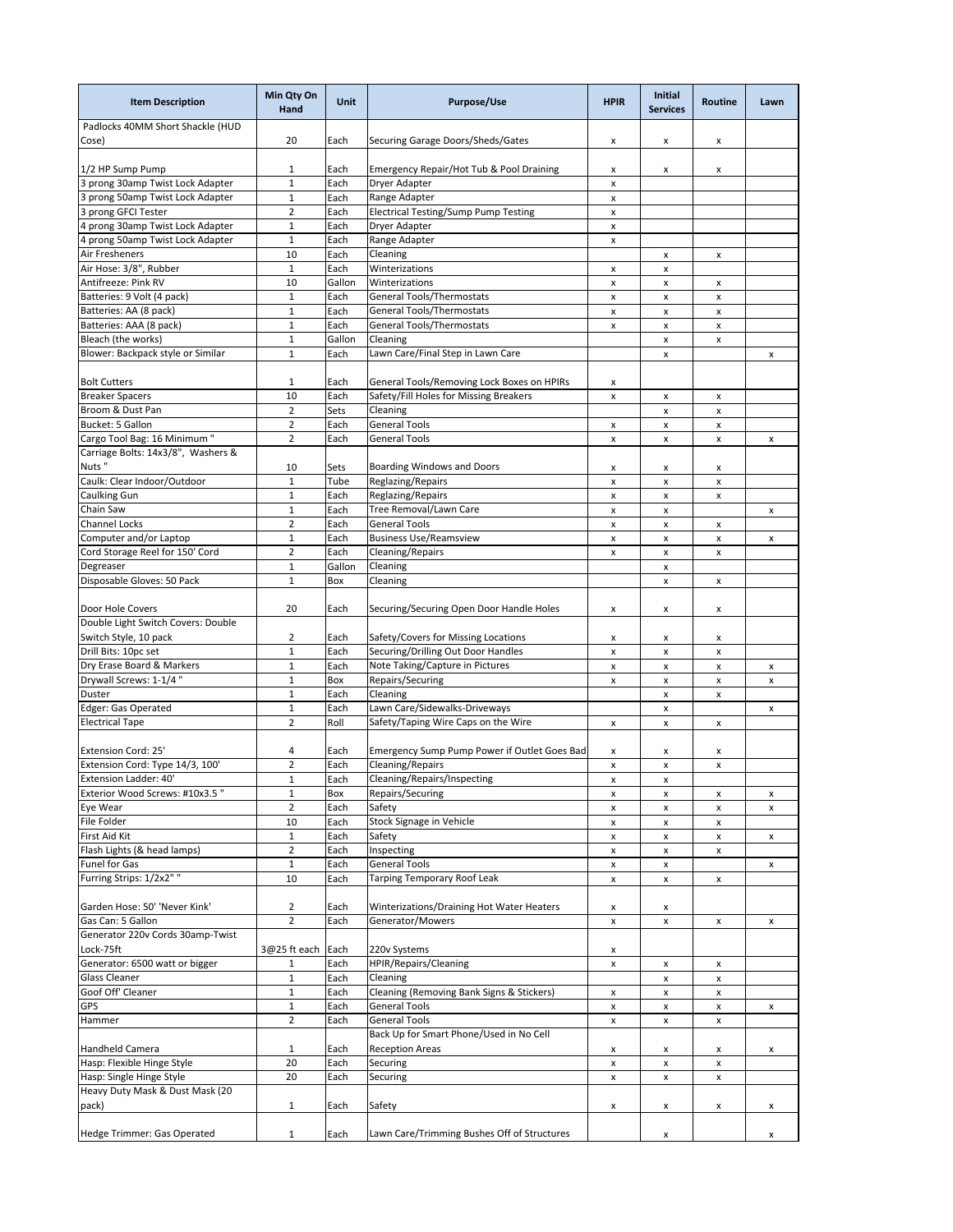| <b>Hex Head Set</b>                       | $\mathbf 1$    | Each          | <b>General Tools</b>                         | $\pmb{\times}$            | $\pmb{\times}$     | x |   |
|-------------------------------------------|----------------|---------------|----------------------------------------------|---------------------------|--------------------|---|---|
| Hose Bib: Style Y Connection Hose         | $\mathbf 1$    | Each          | Winterizations/Washer Location               | $\pmb{\mathsf{x}}$        | x                  |   |   |
| HUD Keyed- Entry Lock                     | 30             | Each          | Securing                                     | x                         | x                  |   |   |
|                                           |                |               |                                              |                           |                    | x |   |
| HUD Keyed-Entry Lock Deadbolt             | 5              | Each          | Securing (High Crime Areas)                  | $\pmb{\times}$            | x                  | x |   |
| Light Bulbs: Type A (16 pack)             | $\overline{2}$ | Each          | <b>Electrical Testing</b>                    | $\pmb{\times}$            |                    |   |   |
| Light Switch Covers: Single Switch (10    |                |               |                                              |                           |                    |   |   |
| pack)                                     | $\overline{2}$ | Each          | Safety/Covers for Missing Locations          | x                         | x                  | x |   |
| Light Switch Covers: Single Switch Style, |                |               |                                              |                           |                    |   |   |
| 10 pack                                   | $\overline{2}$ | Each          | Safety/Covers for Missing Locations          | $\pmb{\mathsf{x}}$        | x                  | x |   |
| Light Switch Covers: Triple Switch (10    |                |               |                                              |                           |                    |   |   |
|                                           |                |               |                                              |                           |                    |   |   |
| pack)                                     | $\mathbf 1$    | Each          | Safety/Covers for Missing Locations          | $\pmb{\times}$            | x                  | X |   |
| Lock Box: Four Digit Numeric              | 5              | Each          | Common Doors                                 | $\pmb{\times}$            | $\pmb{\mathsf{x}}$ |   |   |
| Lubricating Oil                           | $\mathbf 1$    | Each          | <b>Drilling Out Locks</b>                    | $\pmb{\mathsf{x}}$        | $\pmb{\mathsf{x}}$ |   |   |
|                                           |                |               |                                              |                           |                    |   |   |
| Lumber: 2x4 (stud length)                 | 6              | Each          | Boarding Windows and Doors/Hand Railing      | x                         | x                  | x |   |
| Mop                                       | $\mathbf 1$    | Each          | Cleaning                                     |                           | $\pmb{\times}$     | x |   |
| Multi Meter                               | $\overline{2}$ | Each          | Electrical Testing/Sump Pump Testing         | x                         |                    |   |   |
|                                           |                |               |                                              |                           |                    |   |   |
| <b>Needle Nose Pliers</b>                 | $\overline{2}$ | Each          | <b>General Tools</b>                         | $\pmb{\times}$            | $\pmb{\times}$     | x |   |
| Outlet Covers (10 pack)                   | $\overline{2}$ | Each          | Safety/Covers for Missing Locations          | $\pmb{\times}$            | $\pmb{\times}$     | x |   |
| Padlocks 40MM Long Shackle (HUD           |                |               |                                              |                           |                    |   |   |
| Code)                                     | 20             | Each          | Securing Garage Doors/Sheds/Gates            | x                         | x                  | x |   |
| Paper Towels (6 pack)                     | $\mathbf{1}$   | Each          | Cleaning                                     |                           | $\pmb{\times}$     | x |   |
| Pepper Spray                              | $\mathbf 1$    | Each          | Safety                                       | $\pmb{\times}$            | $\pmb{\times}$     | X | x |
| Pipe Wrench                               | $\overline{2}$ | Each          | <b>General Tools</b>                         | $\pmb{\times}$            | $\pmb{\times}$     |   |   |
|                                           |                |               |                                              |                           |                    | x |   |
| Plexi Glass Cutter                        | $\mathbf 1$    | Each          | Securing                                     | $\pmb{\mathsf{x}}$        | $\pmb{\mathsf{x}}$ | X |   |
| Pliers                                    | $\overline{2}$ | Each          | <b>General Tools</b>                         | x                         | x                  | x | x |
| Plumbers Tape                             | $\overline{2}$ | Roll          | Repairs/Capping Water Lines                  | $\pmb{\mathsf{x}}$        | $\pmb{\mathsf{x}}$ | x |   |
| Plywood: 4'x8' 1/2 Thick Sheet "          | $\mathbf 1$    | Each          | <b>Boarding Windows and Doors</b>            | x                         | $\pmb{\times}$     | x |   |
| Porter Cable 18v,8pc tool set             | $\mathbf 1$    | Each          | Repairs/Lock Changes                         | $\pmb{\times}$            | x                  | x | x |
| Porter Cable 34pc driver bit set          | $\mathbf 1$    | Each          | Repairs/Lock Changes                         | $\pmb{\times}$            | $\pmb{\times}$     | x | x |
| Porter Cable 6g Air Compressor            | $\mathbf 1$    | Each          | Winterizations                               | $\pmb{\times}$            | $\pmb{\mathsf{x}}$ |   |   |
|                                           |                |               |                                              |                           |                    |   |   |
| Printer (Home Use or Portable)            | $\mathbf 1$    | Each          | Business use/Printing of Signage for Jobs    | $\pmb{\times}$            | $\pmb{\times}$     | x | x |
| Pry Bar                                   | $\mathbf 1$    | Each          | Repairs/Tack Strip Removal                   | $\pmb{\times}$            | $\pmb{\mathsf{x}}$ | x | x |
| Push Broom: 24 (shop broom) "             | $\mathbf 1$    | Each          | Cleaning                                     |                           | $\pmb{\mathsf{x}}$ | x |   |
| Putty Knife                               | $\mathbf{1}$   | Each          | Repairs                                      | x                         | $\pmb{\times}$     | x |   |
| Rake                                      | $\mathbf{1}$   | Each          | Lawn Care                                    |                           | $\pmb{\times}$     |   | x |
|                                           |                |               |                                              |                           |                    |   |   |
| Ratchet Tie Downs: 14'                    | 1              | Each          | General Tools/Strapping Debris Down in Truck |                           |                    |   |   |
|                                           |                |               |                                              |                           | x                  | x | x |
| Razor Knife                               | $\overline{2}$ | Each          | <b>General Tools</b>                         | x                         | $\pmb{\times}$     | x | x |
| <b>Red Duct Tape</b>                      | $\overline{2}$ | Roll          | <b>Marking Trip Hazards</b>                  |                           | $\pmb{\times}$     | x | x |
| <b>Reliable Transportation</b>            | $\overline{2}$ | Each          | <b>Good Business Practice</b>                | x                         | $\pmb{\times}$     | x | x |
| Riding or Zero Turn Mower                 | $\mathbf 1$    | Each          | Lawn Care/Most Yards/Country Yards           |                           | $\pmb{\times}$     |   | x |
| <b>Rolled Roofing</b>                     | $\mathbf 1$    | Roll          | Patching Roofs                               | x                         | $\pmb{\times}$     | x |   |
| Roofing Nails: 2"                         | $\mathbf 1$    | Box           | <b>Tarping Temporary Roof Leak</b>           | $\pmb{\times}$            | $\pmb{\times}$     | x |   |
| Roofing Tar                               | $\mathbf{1}$   | Gallon        | Roof Repairs                                 |                           |                    |   |   |
|                                           |                |               |                                              | x                         | x                  | x |   |
| Salt (bags for ice melt)                  | 10             | Each          | Snow Season                                  |                           | x                  | x |   |
| Scissor/Snips                             | $\mathbf{1}$   | Each          | <b>General Tools</b>                         | x                         | $\pmb{\times}$     | x |   |
| <b>Screw Driver Set</b>                   | $\mathbf{1}$   | Each          | Securing/Repairs General Tools               | $\pmb{\mathsf{x}}$        | $\pmb{\times}$     | X |   |
| Screw Driver: 13 in 1 style               | $\mathbf{1}$   | Each          | Repairs/Lock Changes                         | $\boldsymbol{\mathsf{x}}$ | $\pmb{\times}$     | x | x |
| <b>Scrubbing Sponges</b>                  | 2              | Each          | Cleaning                                     |                           | x                  | x |   |
| Shop Towels (Rags-220 count)              | $\mathbf 1$    | <b>Bundle</b> | Cleaning                                     |                           | $\pmb{\mathsf{x}}$ | x |   |
| Shovel                                    | $\mathbf 1$    | Each          | Lawn Care/Fill Holes in Yard                 |                           |                    |   | x |
|                                           |                |               |                                              |                           | x                  |   |   |
| Shovel: Flat Metal-Ice Scraping           | $\overline{2}$ | Each          | Snow Season                                  |                           | x                  | x |   |
| Simple Clean (cleaning solution)          | $\overline{2}$ | Gallon        | Cleaning                                     |                           | X                  | x |   |
| Sledge Hammer                             | $\mathbf 1$    | Each          | General Tools/Breaking Up Debris             |                           | x                  |   | x |
| Sliding Track Locks (10 pack)             | 3              | Each          | Securing                                     | x                         | $\pmb{\mathsf{x}}$ | x |   |
| Smart Phone/Tablet                        | $\mathbf 1$    | Each          | ALL Jobs/Completed From Onsite               | x                         | x                  | x | x |
| Snow Blower                               | $\mathbf 1$    | Each          | Snow Season                                  |                           | x                  | x |   |
| Snow Shovels                              | $\overline{2}$ | Each          | Snow Season                                  |                           | x                  | x |   |
| Socket Set: 35pc                          | $\mathbf 1$    |               |                                              |                           |                    |   |   |
|                                           |                | Each          | <b>Board Up/General Tools</b>                | x                         | x                  | x | x |
| Spade Bit Set: (8pc set) 1/4-1 1/4        |                |               |                                              |                           |                    |   |   |
| Range (3/8" a must) "                     | $1\,$          | Each          | Boarding Windows and Doors/Repairs           | x                         | x                  | x |   |
| Spay Bottle                               | $\mathbf 2$    | Each          | Cleaning                                     |                           | $\pmb{\mathsf{x}}$ |   |   |
| Step Ladder-Fiberglass: 6'                | $\mathbf 1$    | Each          | Cleaning/Repairs/Inspecting                  | х                         | $\pmb{\mathsf{x}}$ | x |   |
| String Trimmer/Weed Eater Line            | $\overline{2}$ | Each          | Lawn Care                                    |                           | $\pmb{\mathsf{x}}$ |   | x |
| <b>String Trimmer/Weed Eater: Gas</b>     |                |               |                                              |                           |                    |   |   |
|                                           |                |               |                                              |                           |                    |   |   |
| Operated                                  | 1              | Each          | Lawn Care/Fence Line, Flower Beds, Trees     |                           | x                  |   | x |
| Tape Measure: 26'                         | $\mathbf 2$    | Each          | <b>General Tools</b>                         | x                         | $\pmb{\times}$     | x |   |
| Tape: Blue Painters                       | $\overline{2}$ | Roll          | Signage/General Tools                        | $\pmb{\times}$            | $\pmb{\mathsf{x}}$ | x |   |
| Tape: Clear                               | $\mathbf 2$    | Roll          | Signage                                      | x                         | $\pmb{\mathsf{x}}$ | x |   |
| Tape: Gas Line Application                | $\mathbf 2$    | Roll          | Safety/Repairs                               | $\pmb{\times}$            | $\pmb{\mathsf{x}}$ | x |   |
| Tape: Gorilla Brand                       | $\overline{2}$ | Roll          | Panel Covers/Breakers                        | x                         | $\pmb{\mathsf{x}}$ | x |   |
| Tarp: 9'x12'                              | $\mathbf 1$    | Each          | Temporary Roof Leak                          |                           |                    |   |   |
|                                           |                |               |                                              | x                         | $\pmb{\mathsf{x}}$ | x |   |
| <b>Toilet Bowel Cleaner</b>               | $\mathbf 1$    | Gallon        | Cleaning                                     |                           | x                  | x |   |